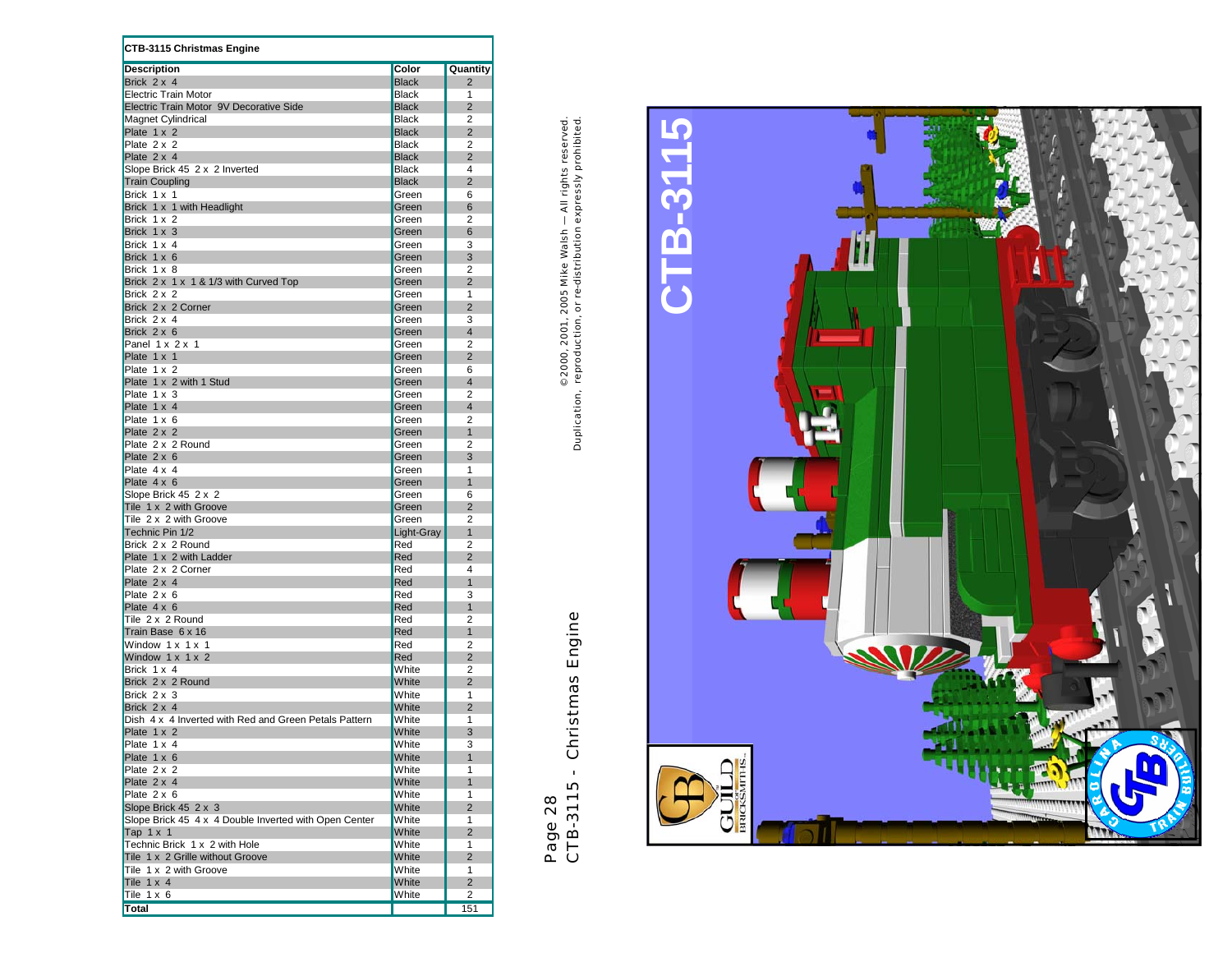

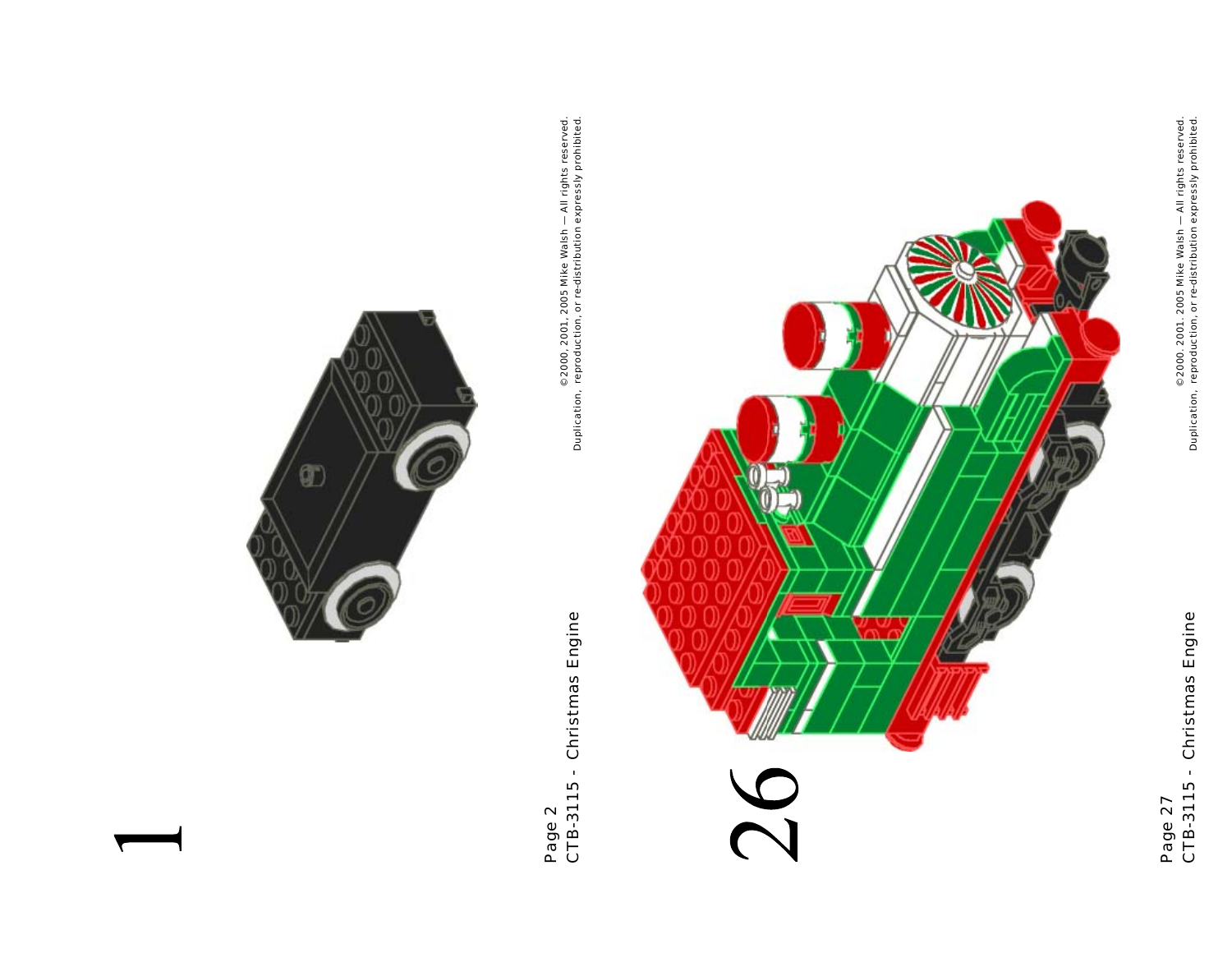





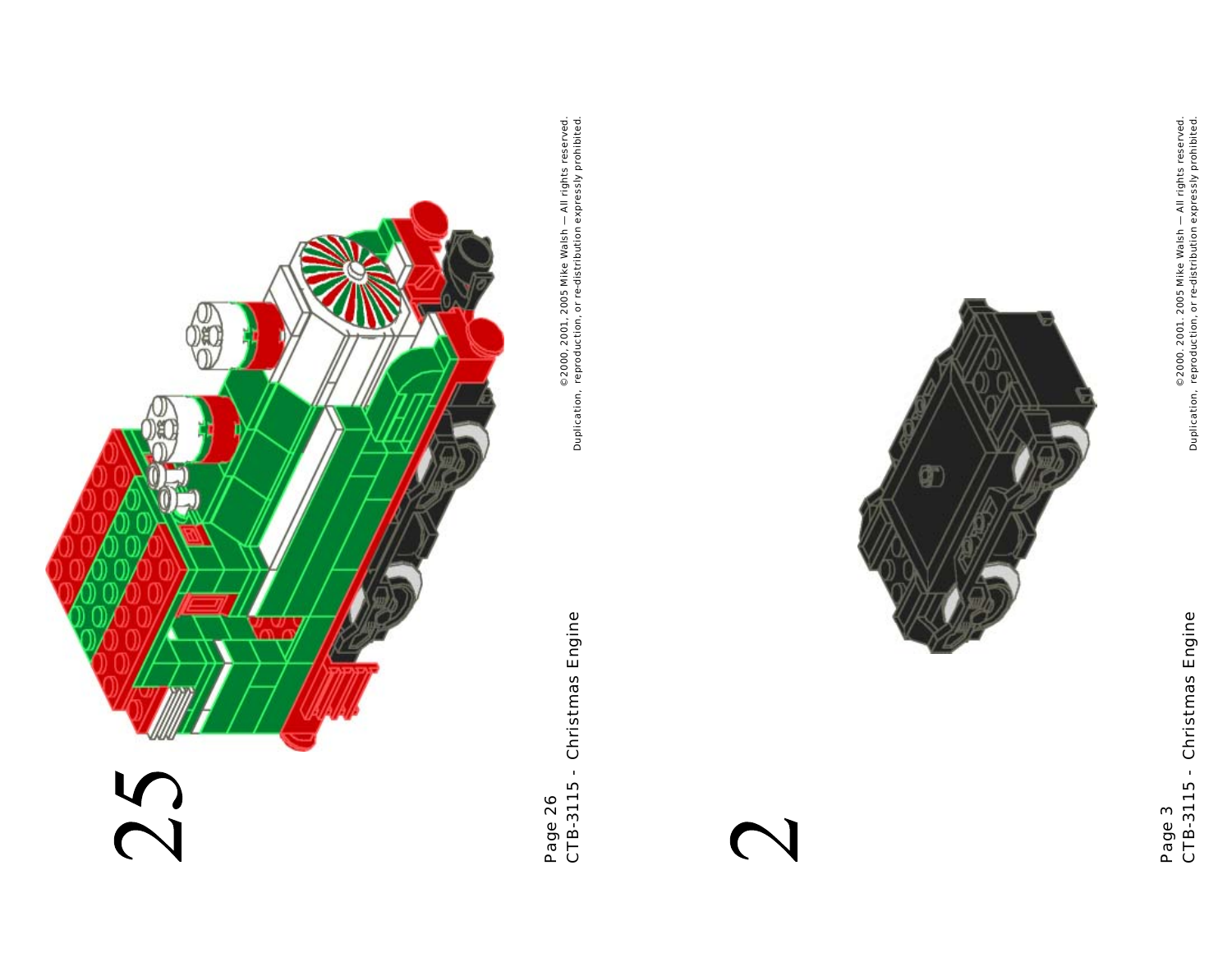

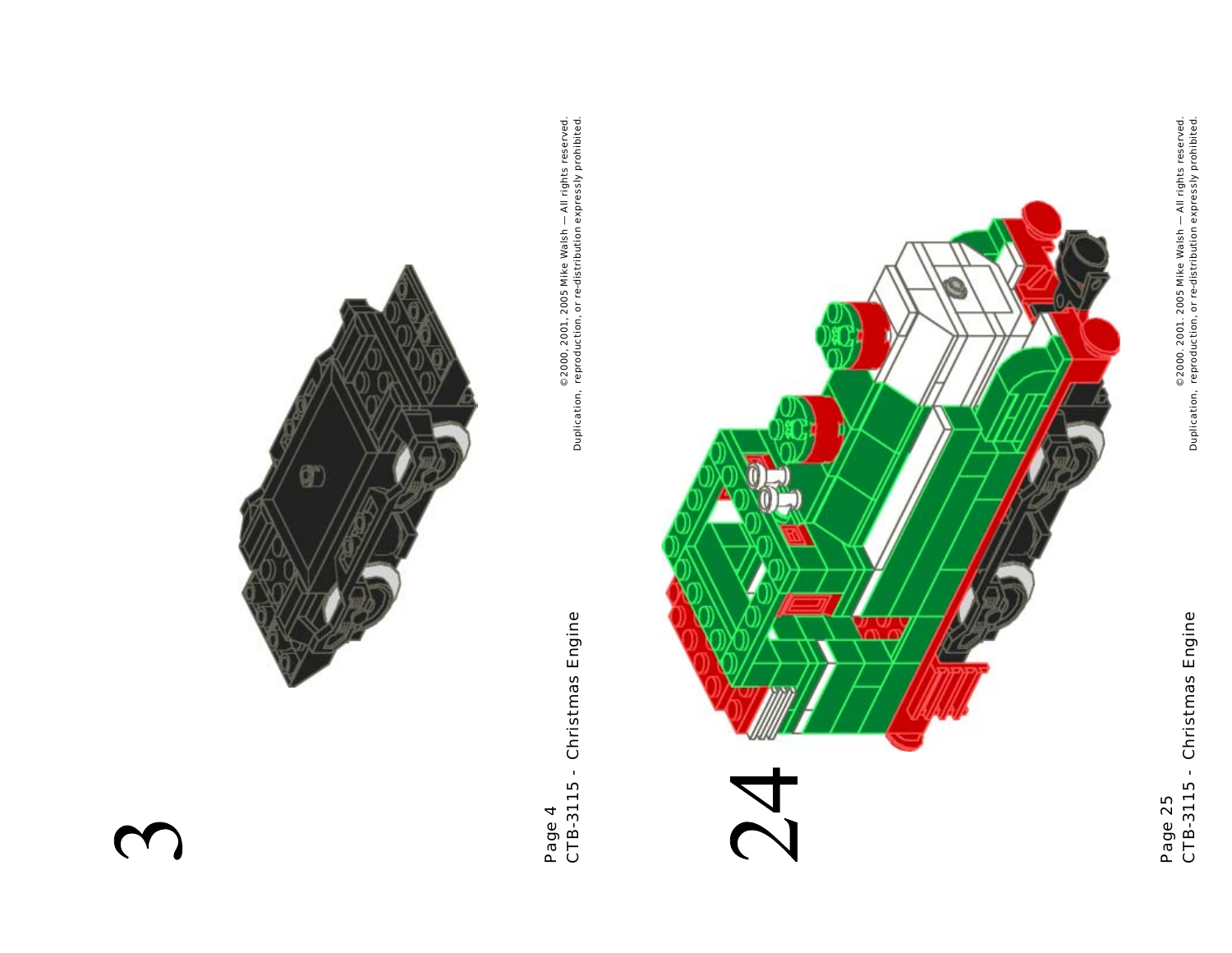

 $_{\oplus}$  2000, 2001, 2005 Mike Walsh — All rights reserved.<br>Duplication, reproduction, or re-distribution expressly prohibited. © 2000, 2001, 2005 Mike Walsh — All rights reserved. Duplication, reproduction, or re-distribution expressly prohibited.



 $\circ$  2000. 2001. 2005 Mike Walsh  $-$  All rights reserved.<br>Duplication, reproduction, or re-distribution expressly prohibited. © 2000. 2001. 2005 Mike Walsh — All rights reserved. Duplication, reproduction, or re-distribution expressly prohibited.

Page 5<br>CTB-3115 - Christmas Engine CTB-3115 - Christmas Engine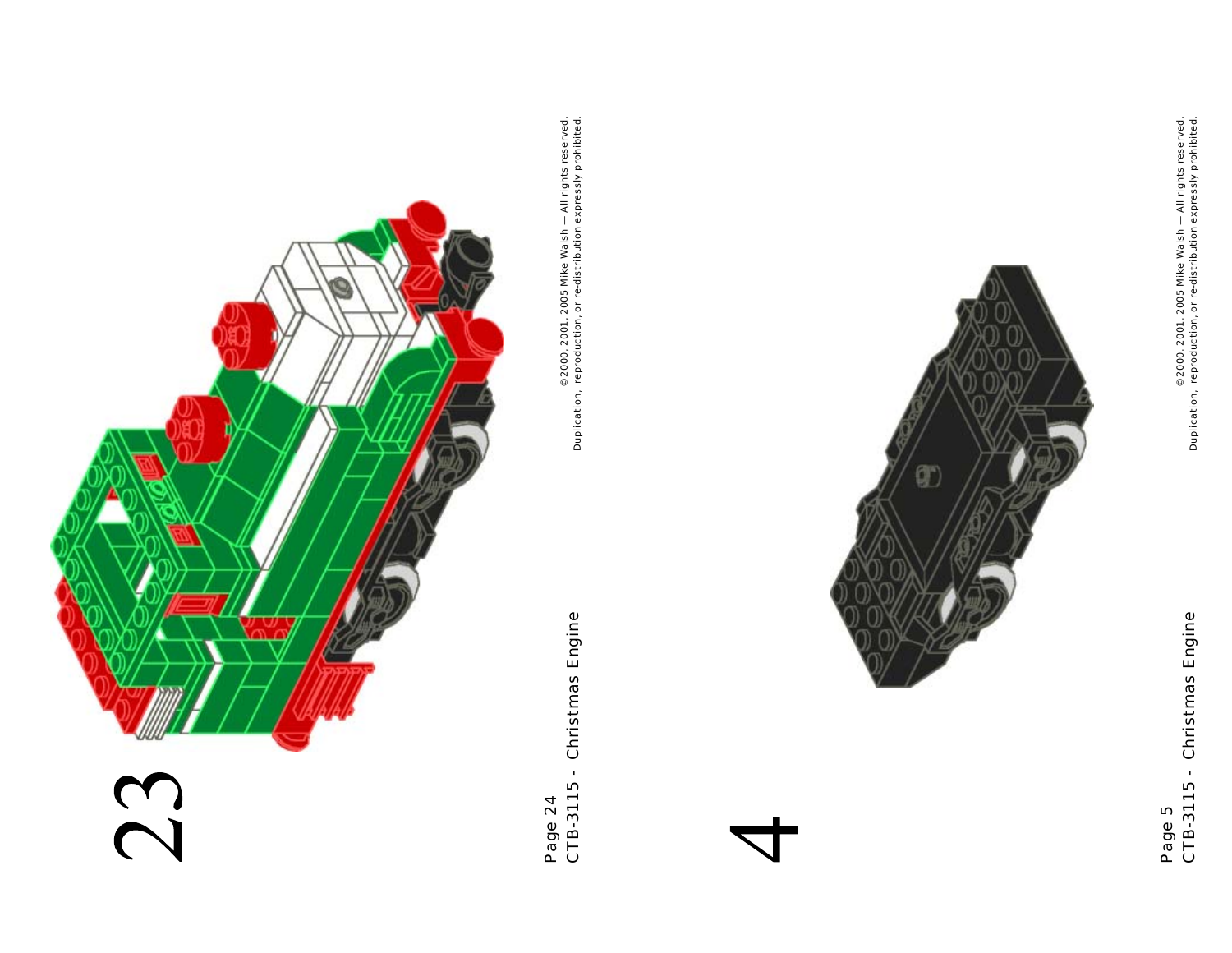

 $_{\oplus}$  2000, 2001, 2005 Mike Walsh — All rights reserved.<br>Duplication, reproduction, or re-distribution expressly prohibited. © 2000, 2001, 2005 Mike Walsh — All rights reserved. Duplication, reproduction, or re-distribution expressly prohibited.



Page 23<br>CTB-3115 - Christmas Engine CTB-3115 - Christmas Engine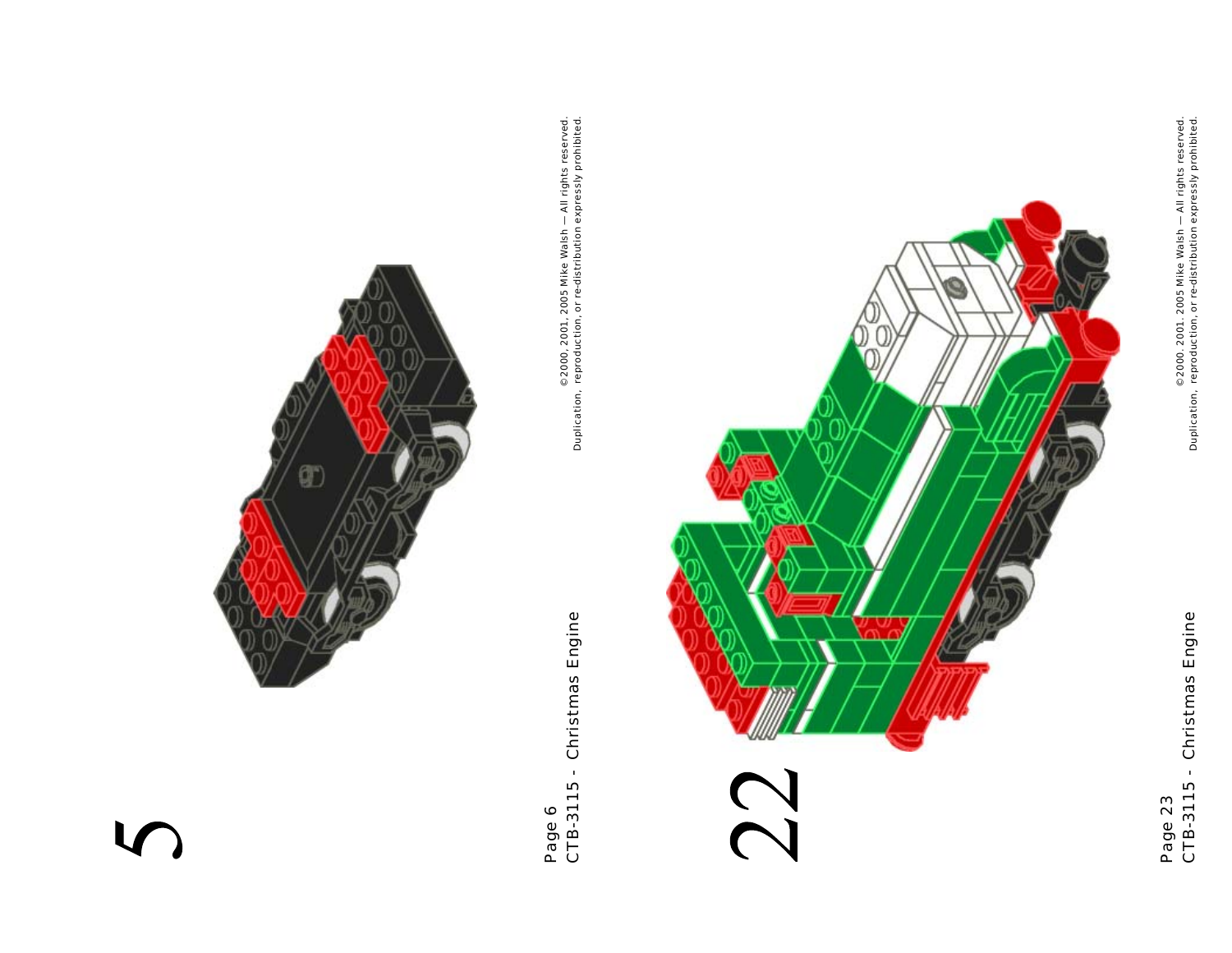

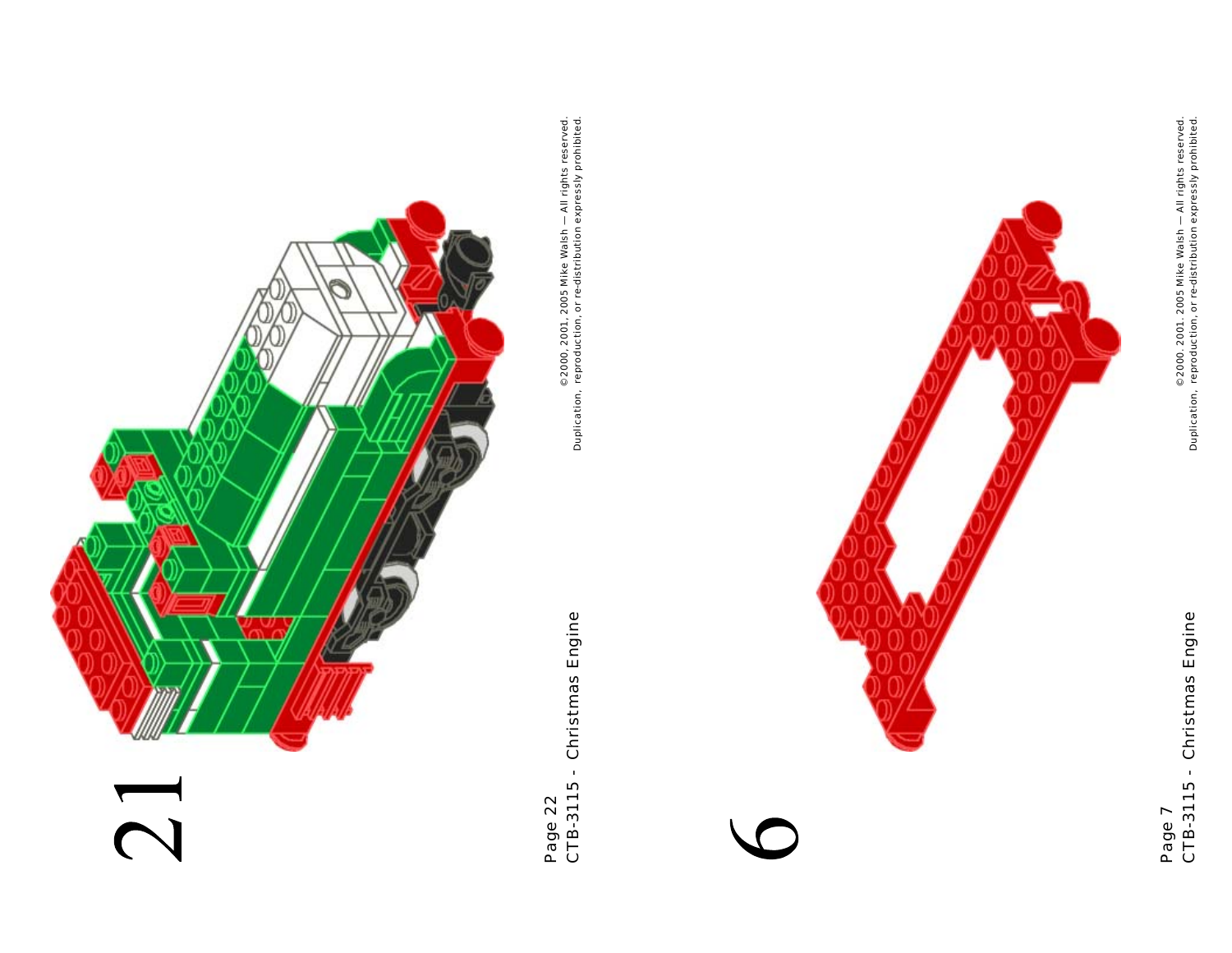

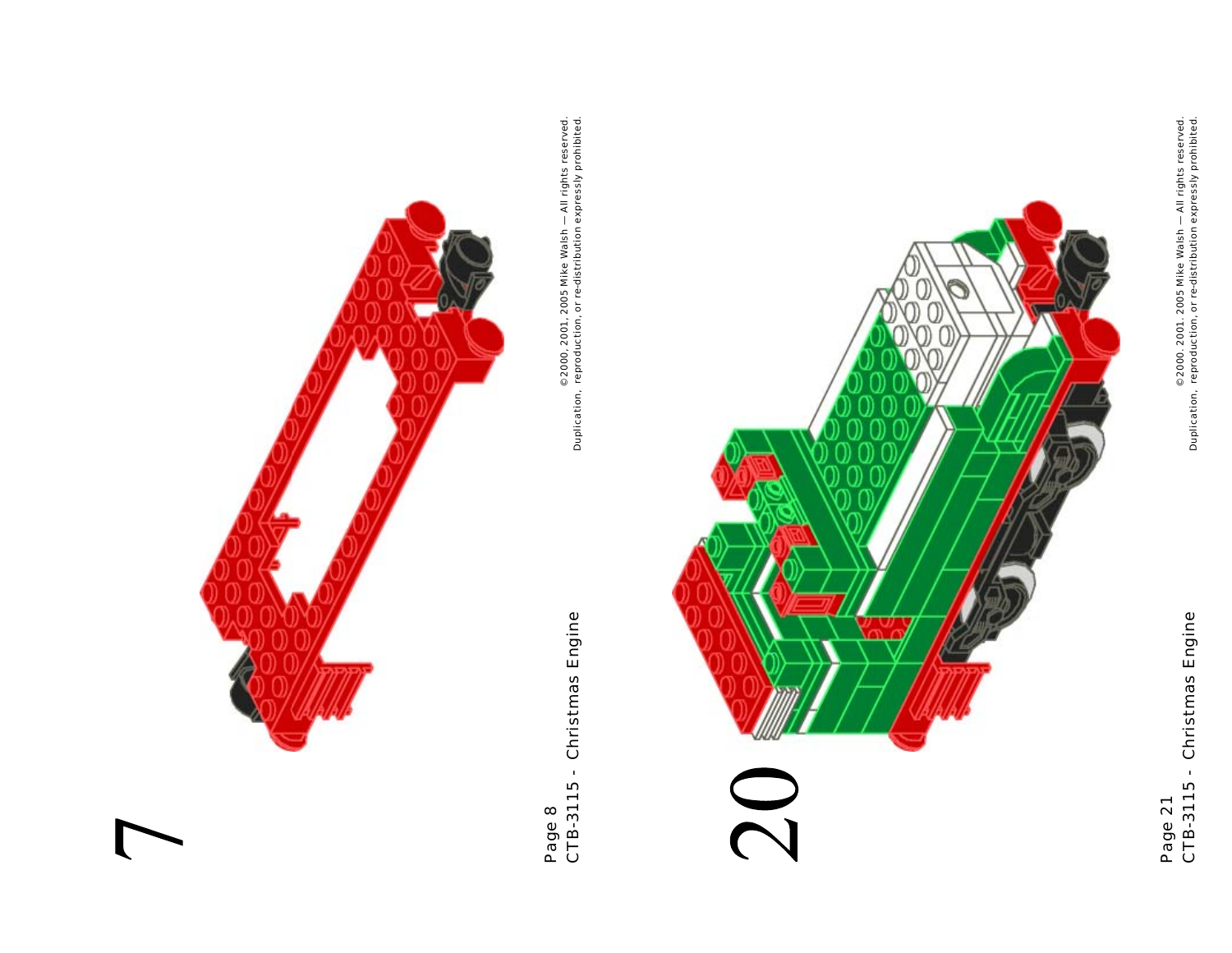

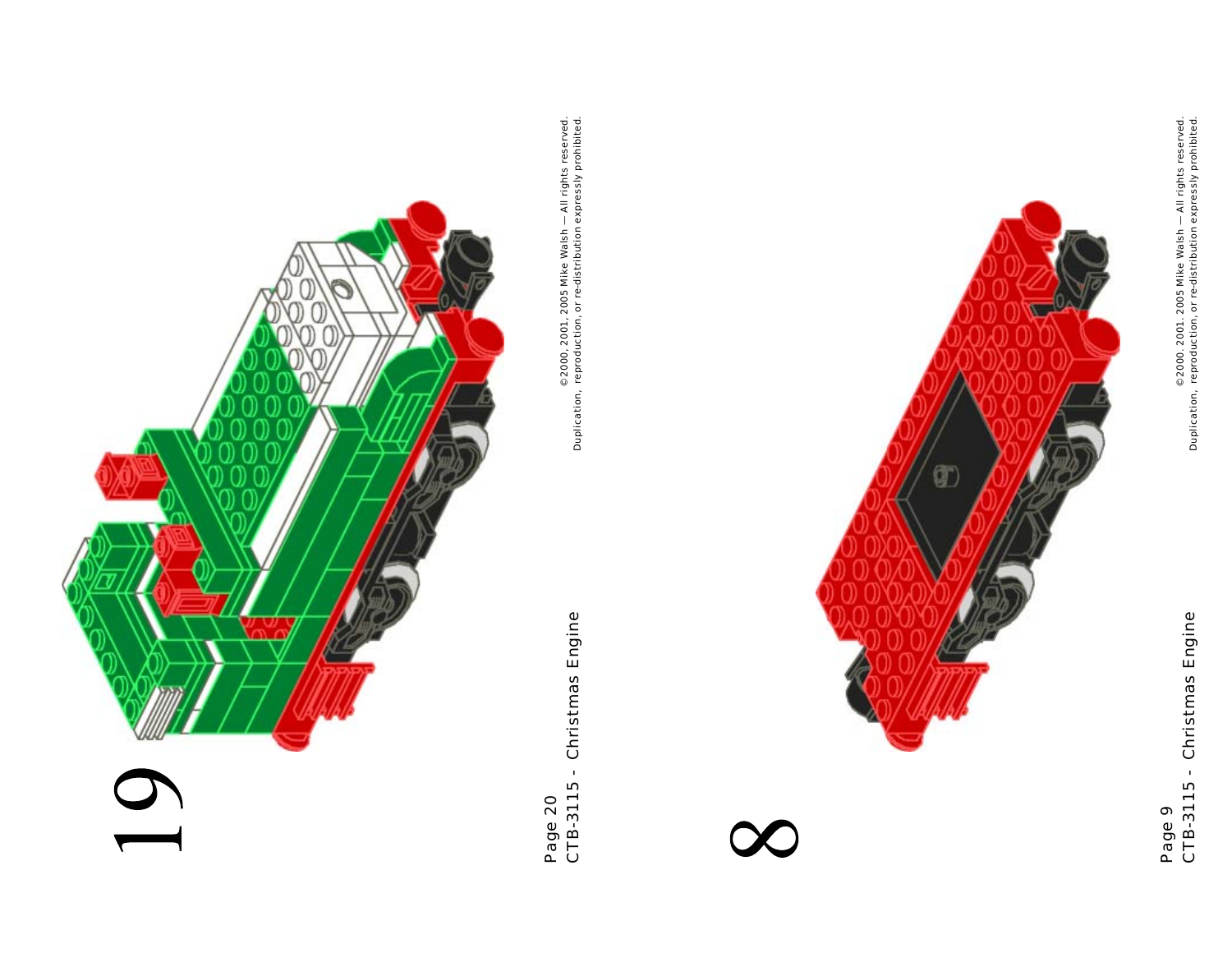

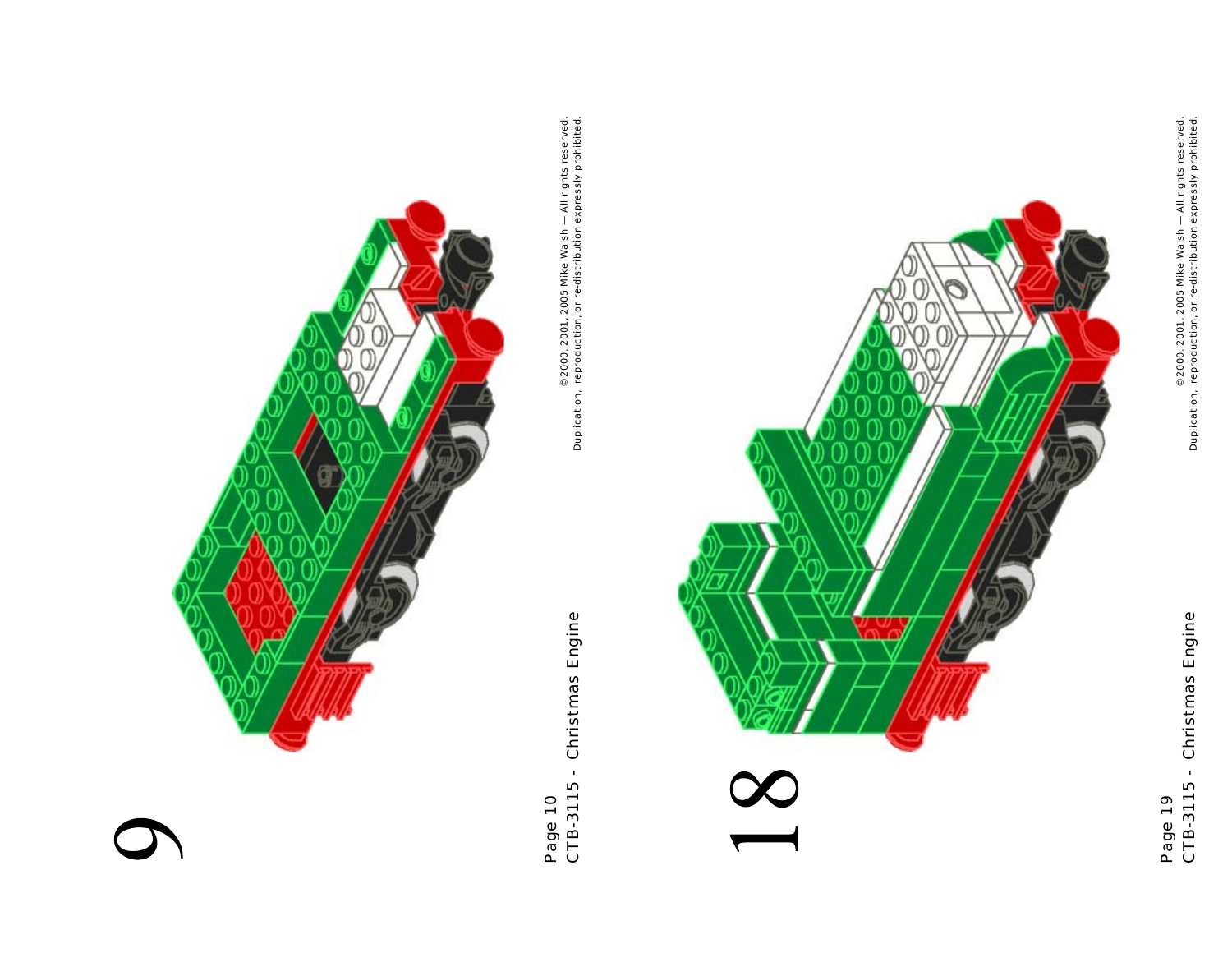

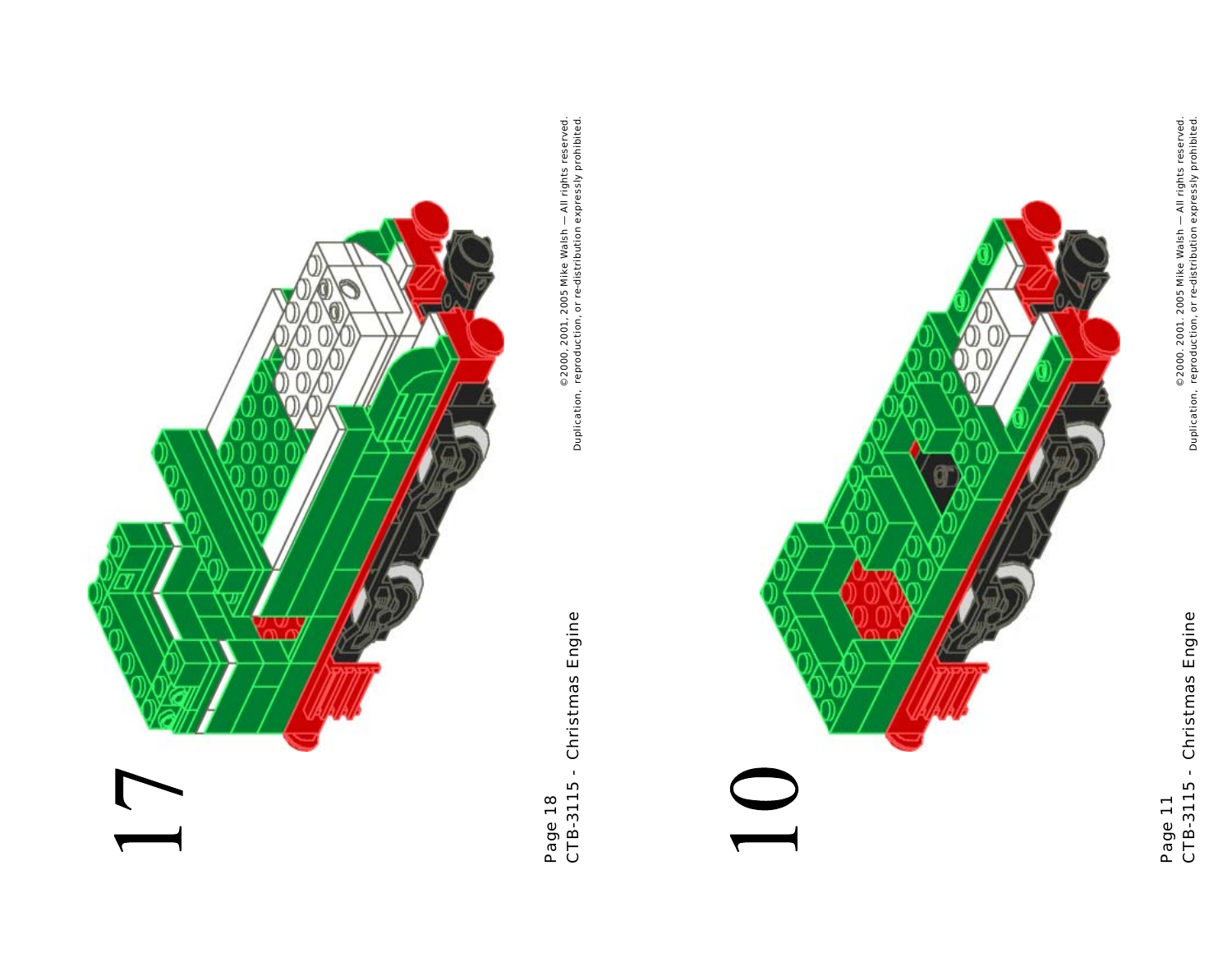

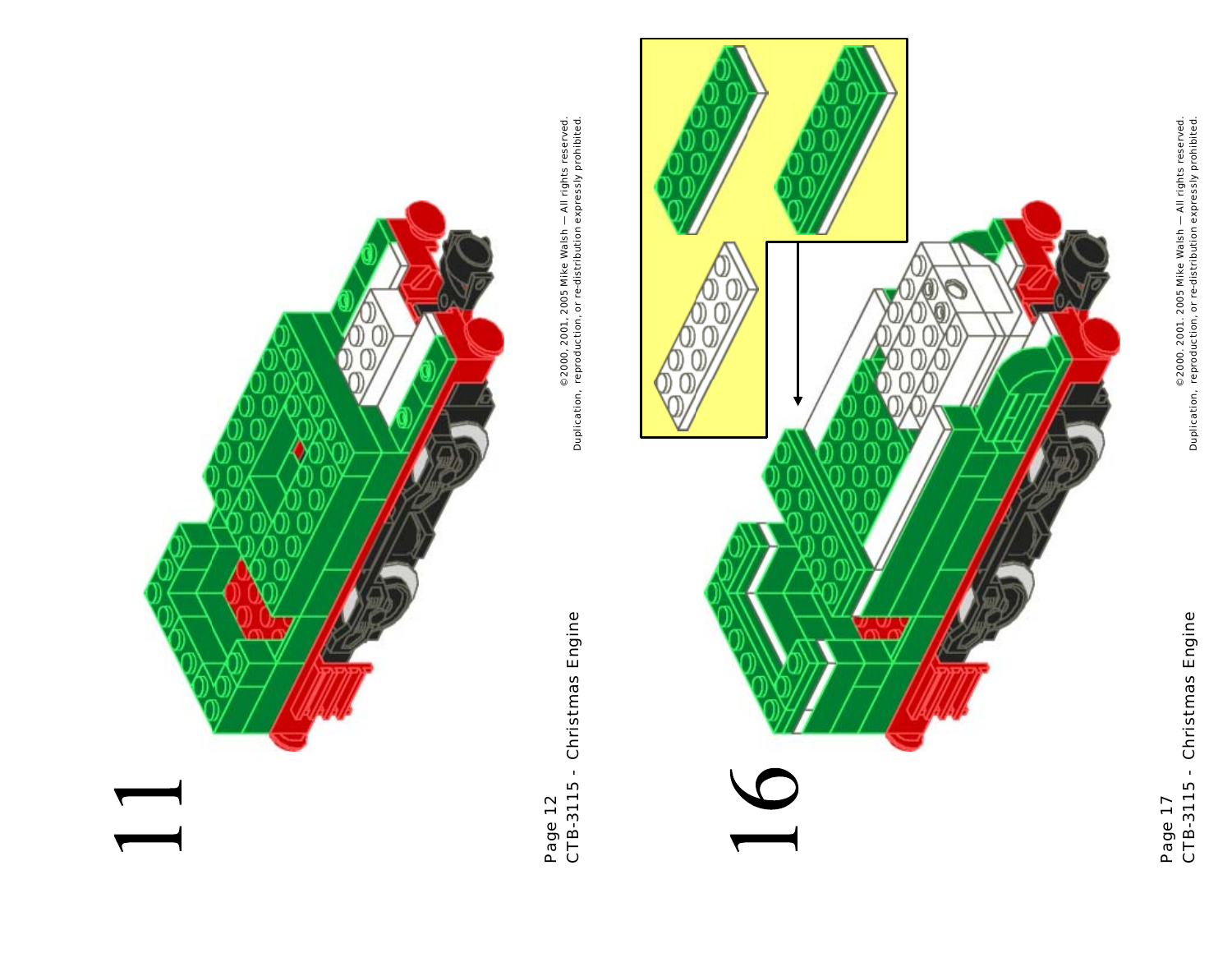